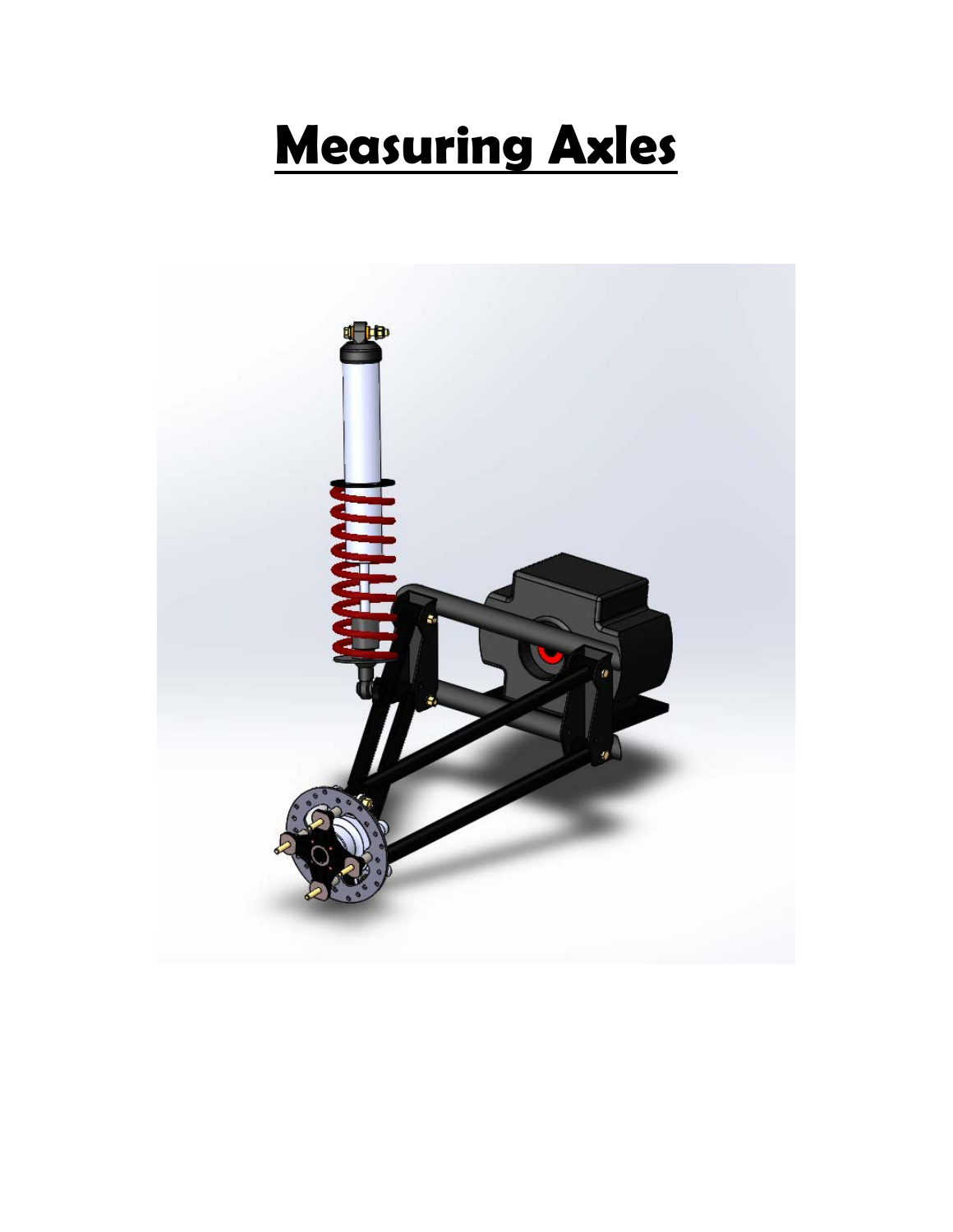

**STEP ONE:** First thing that needs to be done is to get the end you are measuring elevated. This gets you to the largest angle and distance your vehicle will need when in operation.





**STEP TWO:** Once you have the item elevated and the old axle is removed you need to get a measurement from the face of the differential to the inner face of the wheel hub.

(Illustrated in red in the photos)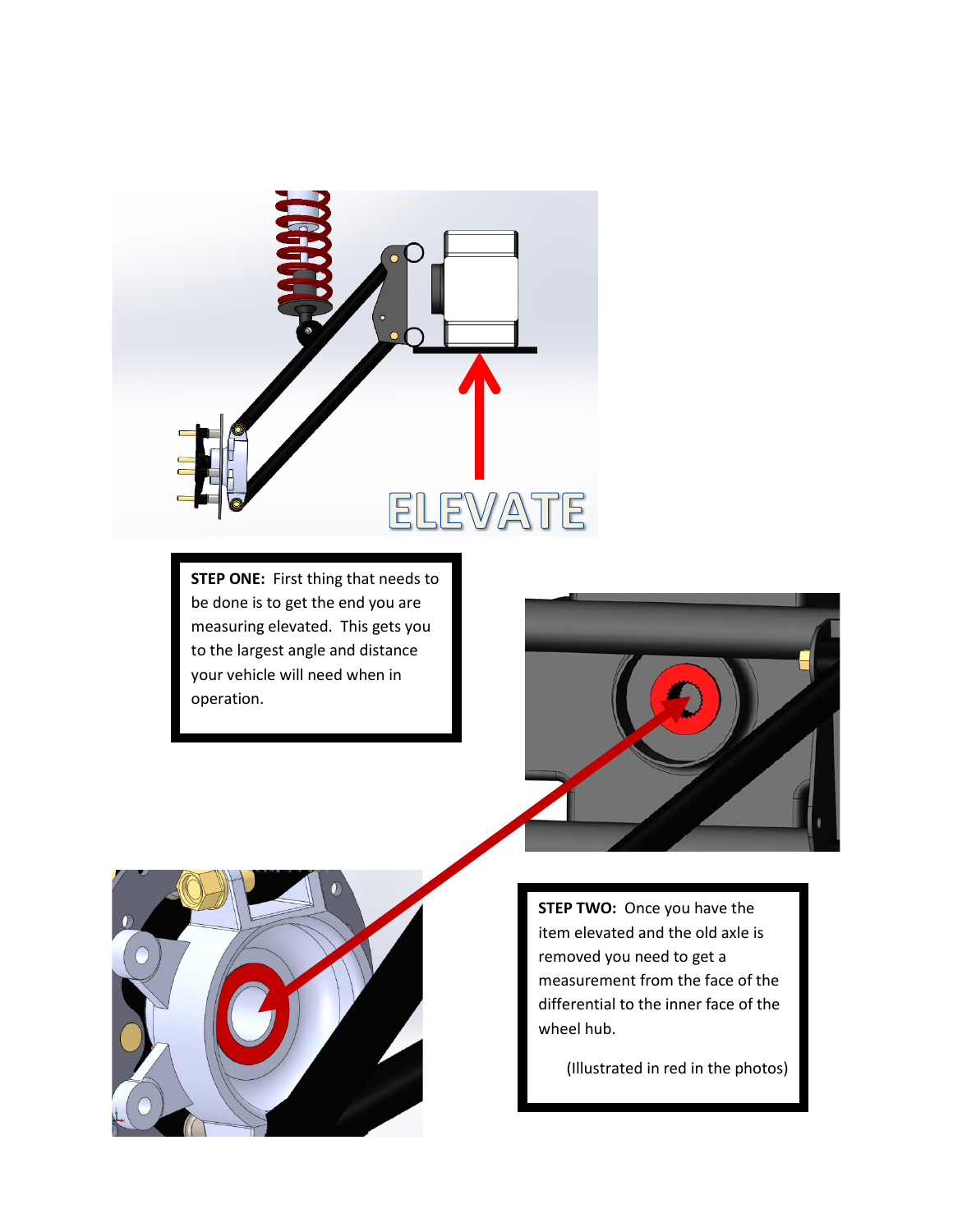

**STEP THREE:** Once you have taken the measurement you need as indicated by the RED line you have successfully measured that axle at full droop. You can then lower the vehicle back to the ground to take measurements for the compressed level.

(Most vehicles run the same length on each side of a vehicle but it never hurts to measure both sides just in case your vehicle is an exception)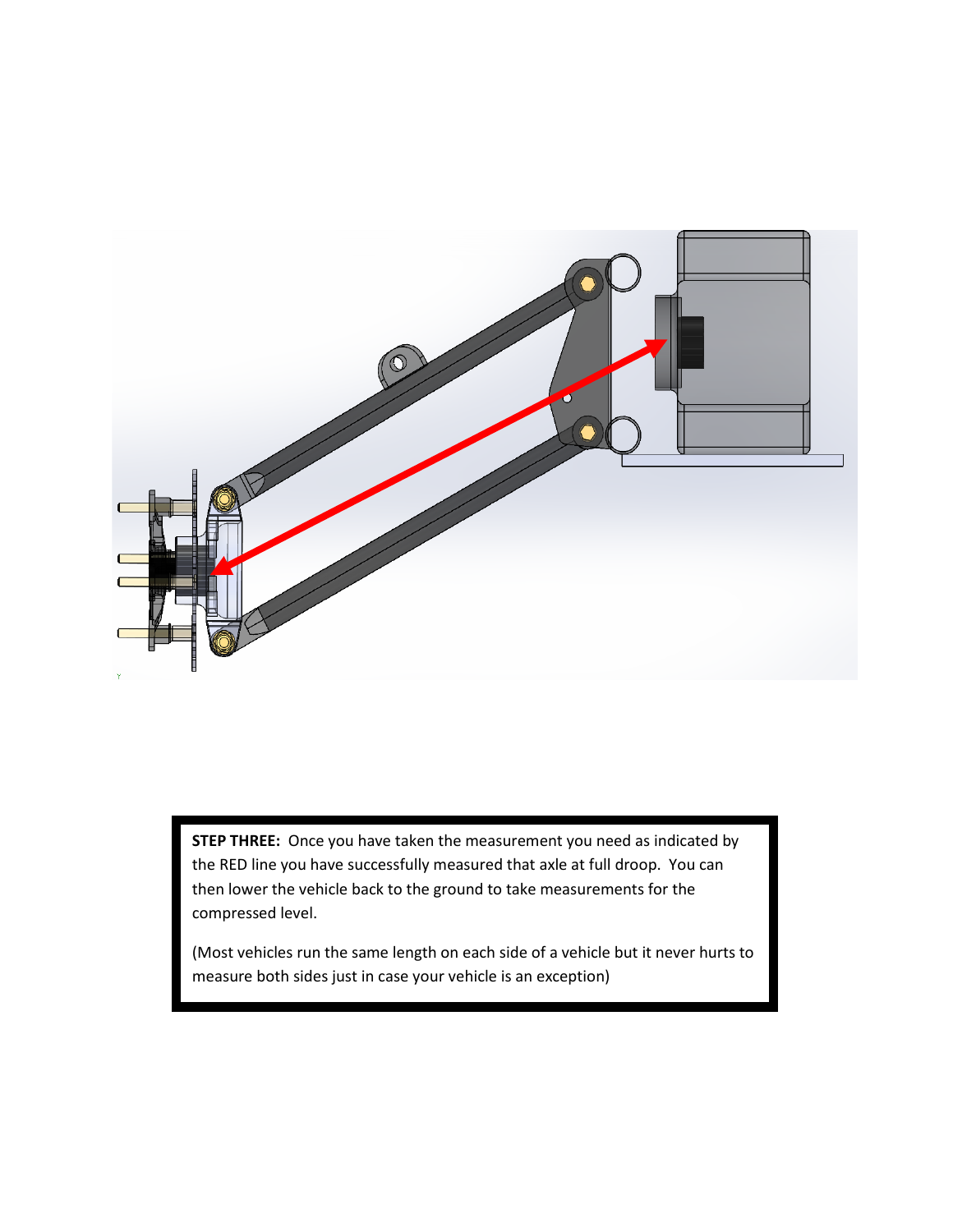

**STEP FIVE:** Once the vehicle is back on the ground you will need to take the same measurements. The reason being to get your compressed length. This is necessary to give your vehicle the best functionality at performance.

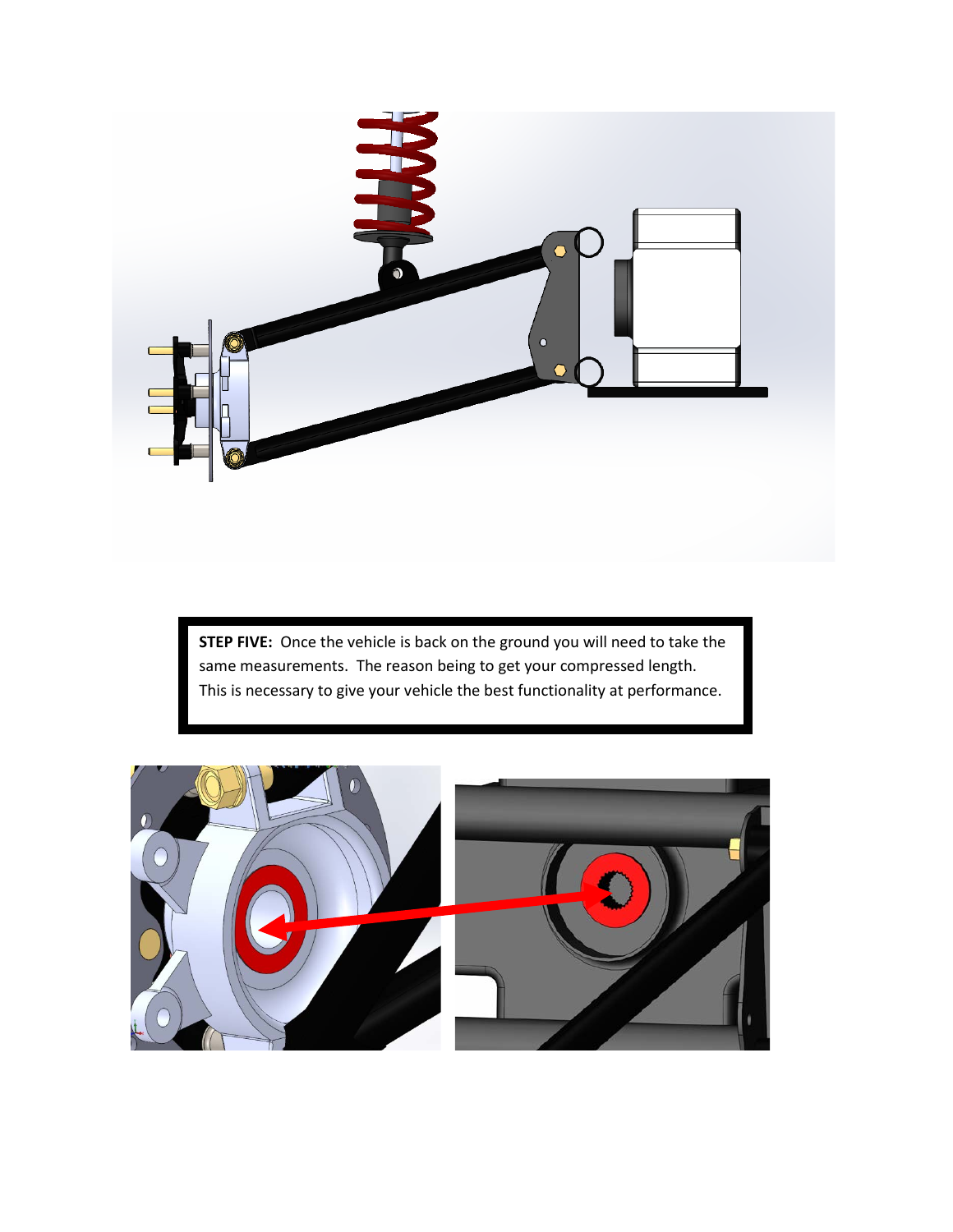## **AXLE SHEET**



COMPRESSED MEASUREMENT

(INSIDE WHEEL HUB TO DIFFERENTIAL)

FULL DROOP MEASUREMENT

(INSIDE WHEEL HUB TO DIFFERENTIAL)

VEHICLES MAKE:

| <b>VEHICLES MODLE:</b> |  |
|------------------------|--|
|------------------------|--|

LIFT KIT SIZE (inches):

(Fill out the sheet and fax to: (815) 965-4857)